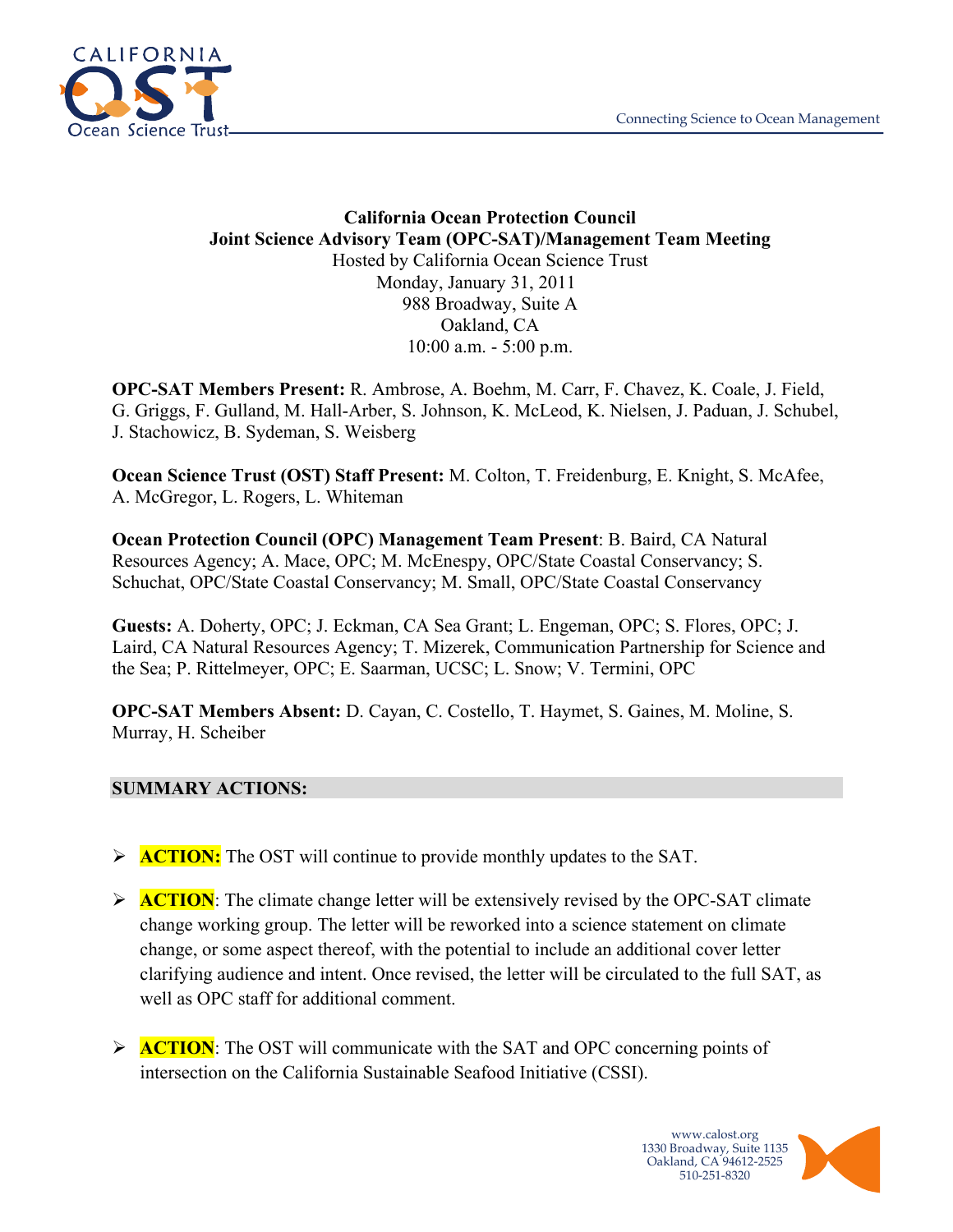**ACTION:** The OPC, OST and SAT will coordinate to further develop background analyses for the OPC strategic planning process. SAT working group co-chairs will be liaisons between OPC managers and SAT working group members.

#### **MEETING MINUTES:**

### **1. Welcome & Introductions, Meeting Objectives, Agenda Review**

G. Griggs, OPC-SAT Co-Chair, opened the meeting by welcoming attendees and highlighting the attendance of former and current California Secretary for Natural Resources L. Snow and J. Laird, respectively. Tracing the SAT's progression from 2008 to the present, Griggs expressed the growing momentum and relevance of the SAT in California and beyond.

S. McAfee reiterated Griggs' statements, emphasizing the opportunity for SAT members and the OPC management team to build on their dialogue from past meetings. McAfee's introductory statements were followed by an overview of meeting objectives and a run-through of the agenda.

# **MEETING OBJECTIVES**

- Highlight OPC-SAT accomplishments and growing relevance in California;
- Discuss governance changes, membership, and new business;
- Provide high-level scientific guidance on ongoing OPC and OST projects;
- Identify emerging science issues and inform OPC's strategic planning process; and
- Discuss opportunities to foster California's leadership in science integration

Before turning the floor over to J. Laird, CA Secretary of Natural Resources, McAfee expanded on the roles, far-reaching expertise and eagerness of the SAT to assist the Secretary in stewarding California's ocean and coastal resources. Each SAT member gave a brief introduction to familiarize the Secretary.

Secretary Laird opened his remarks by stating his awareness of the SAT and the important role it maintains in California's science and policy arenas. The Secretary noted his support for coastal and ocean management, referencing his involvement with the MLPA, MLMA, AB32, offshore oil regulation, and stormwater management among others.

The Secretary referenced the MLPA as a salient example of science influencing the public process, highlighting the value of science that is communicated in a timely and effective manner. The integration of science into public policy is a process, noted Secretary Laird. Assembly Bill 32, for example, provided a framework for reducing greenhouse gases without specifying all the regulations. By establishing goals and objectives, public policy allows for actors to get together to define a plan for going from point A to point B. The Secretary further noted that going from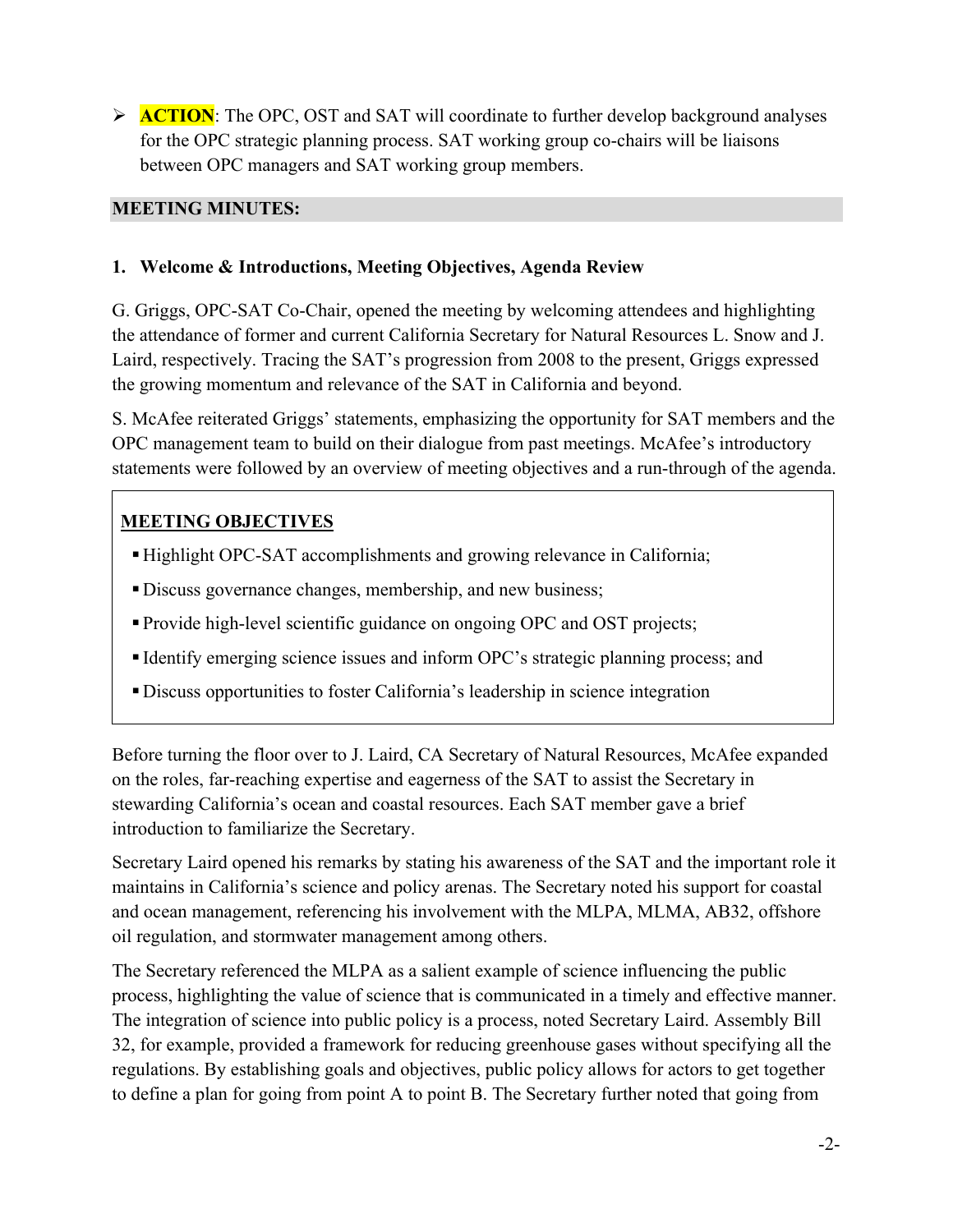point A to point B requires funding; funding that is currently limited. The budget is a real issue, Secretary Laird explained, requiring the Governor to make difficult program cuts. However, Governor Brown is attempting to ensure that funding cuts have an end goal in mind.

In conclusion, Secretary Laird reaffirmed his commitment to work with the SAT to ensure proper management of California's ocean and coastal resources. A few minutes were designated for questions and comments.

# **2. OPC Management Team Update**

B. Baird, Assistant Secretary for Ocean and Coastal Policy at the CA Natural Resources Agency, noted the election of new governors in California and Oregon and their support of the existing West Coast Governor's Agreement (WCGA) structure and vision. He further commented on the WCGA recent submission of two proposals to NOAA. The proposals are pursuant to \$20 million (the total amount pending the upcoming budget) in funds that will be distributed between nine regions for coastal and marine spatial planning (CMSP). Additionally, Baird noted that a process to create a WCGA planning body composed of state and tribe representatives is in place, but will be difficult to navigate especially due to the diversity of tribes in California as well as west coast wide.

Baird provided and overview of CA 2010 Fiscal Year Appropriations, noting that funds were recently secured and will be distributed for shallow water mapping, climate change adaptation, regional sediment management and public awareness projects. Near the conclusion of Baird's update, he discussed the Pacific Coast Collaborative (PCC), a regional body comprised of California, Oregon, Washington, British Columbia and Alaska. The PCC focus is on energy, transportation and ocean policy. Baird noted PCC's three action items for oceans: ocean observing, eradicating non-native species (i.e., spartina) and forming a marine debris alliance.

Baird concluded with a summary of the California and the World Ocean 2010 Conference. He urged everyone to visit the conference website where webcasts of almost every concurrent session and plenary may be found: http://www.cce.csus.edu/conferences/cnra/cwo2010/index.htm

A. Mace, Executive Director of the CA Ocean Protection Council, noted the OPC Five Year Program Evaluation, reiterated the success of the California and the World Ocean Conference, approval of the Sea Grant Research Priorities, development of the Collaborative Fisheries Research organization and the draft status of the OPC sea-level rise resolution that was framed in part by SAT guidance on sea-level rise projections and associated uncertainties.

Mace discussed the upcoming OPC meeting on March  $11<sup>th</sup>$ , highlighting potential changes in the Council's composition. Secretary John Laird will be chair. Senator Fran Pavley will remain on the Council. Joining, in place of State Controller John Chiang, will be Lt. Governor Gavin Newsom. Additionally, there will be a yet to be appointed CA Assemblymember. As for the remaining seats, there are only six months left on Geraldine Knatz's and Susan Golding's terms.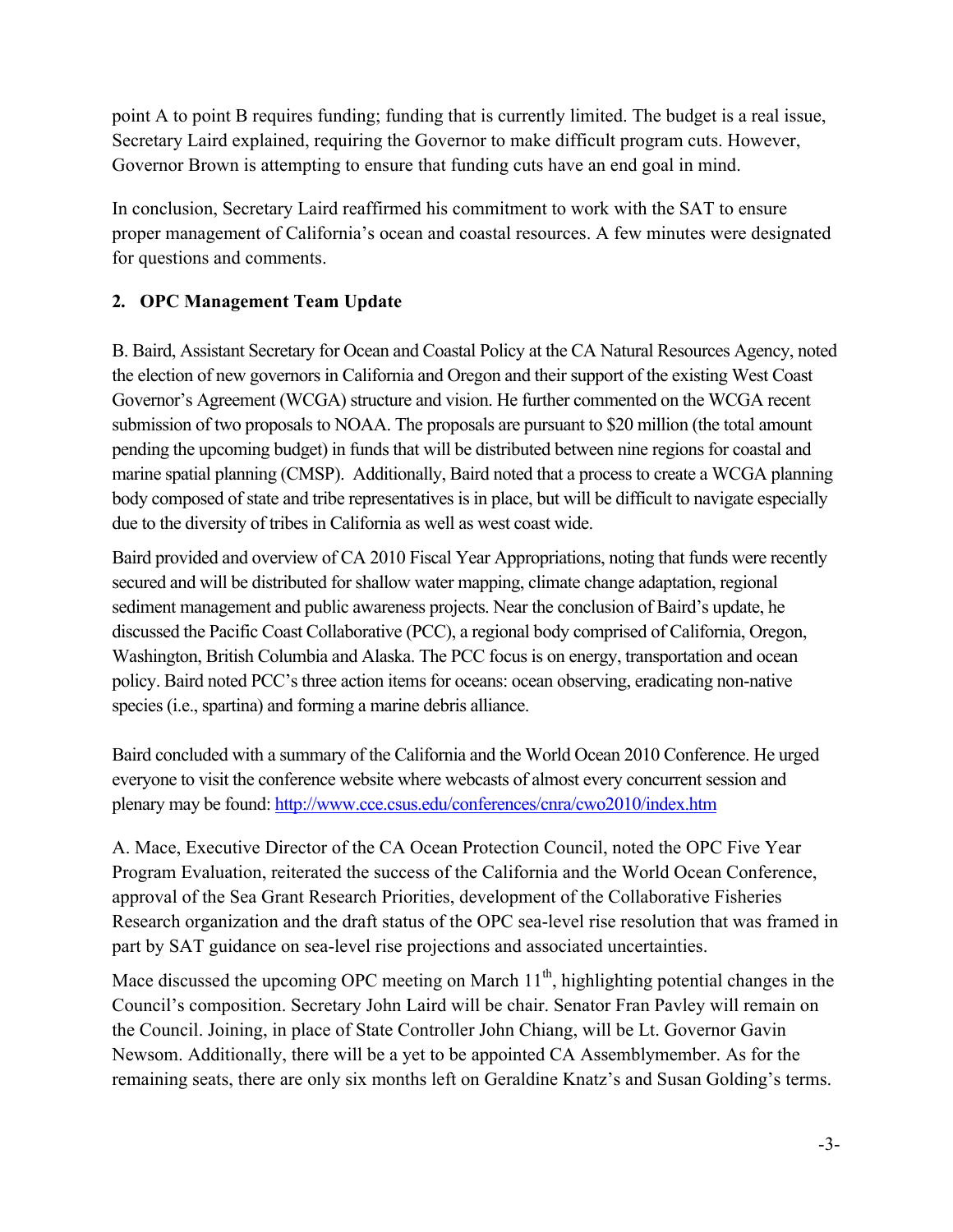Whether or not the Governor will reappoint them is yet to be known. There is also uncertainty over the status of Linda Adams (Secretary of Cal EPA).

S. Schuchat*,* OPC Secretary and Executive Officer of the State Coastal Conservancy*,* provided an overview of the OPC's primary funding sources: (1) bond revenue, and (2) the Environmental License Plate fund. OPC remaining bond monies, which were secured with the passing of Proposition 84, total \$19 million. The Environmental License Plate fund currently provides the OPC with an upwards of \$1.5 million annually.

Schuchat noted that there is a water bond likely in the pipeline for 2012. As it stands, the OPC would be a beneficiary if the bond were to pass. However, the Legislature plans to rewrite the bond, leaving the possibility for the OPC to be excluded from the monies. Schuchat also discussed the OPC's missed opportunity for \$20 million in annual funding from Proposition 21. In conclusion, Schuchat noted that the OPC is almost fully staffed. Mary Small has filled Neal Fishman's role as Deputy Executive Officer and Ocean Program Supervisor and Moira McEnespy has replaced Christine Blackburn as OPC Program Manager.

# **3. OST Update**

S. McAfee, Executive Director of the Ocean Science Trust, reflected on the Oil and Gas Platform Decommissioning study that was conducted by the OST. This product directly impacted state legislation. A manuscript was drafted by former OST Program Manager Diana Pietri et al. tracing the influence of science, politics and the public on the study's production. The article, which was recently accepted (with revisions) by the Journal of Coastal Management, has provided the OST a platform to reflect on its role as an organization charged with informing policy with the best available science. McAfee expressed her interest in empirically determining the efficacy of science in policy decisions. To further evaluate the role of science integration, McAfee expressed her intention to hold a summit where science and policy bridging organizations gather to discuss and publish on their findings. She welcomed the SAT's input as the ideas evolve.

### **4. OPC-SAT Business**

Griggs highlighted the soon to be finalized SAT Charter, the new SAT logo, the new Co-Chair elect, Mark Carr, ongoing monthly OPC-SAT updates, the OPC project list illustrating SAT involvement, SAT involvement on Sea Grant research priorities, the ongoing OPC strategic planning process and the division of SAT members into working groups surrounding the five focal areas (climate change, sustainable fisheries, emerging and industrial uses, land/sea interactions, and coastal and marine spatial planning) being proposed by the OPC.

Griggs provided an overview of member attrition; all SAT members chose to extend their service for 2 or 3 years. While it is a positive sign that all SAT members chose to continue their service,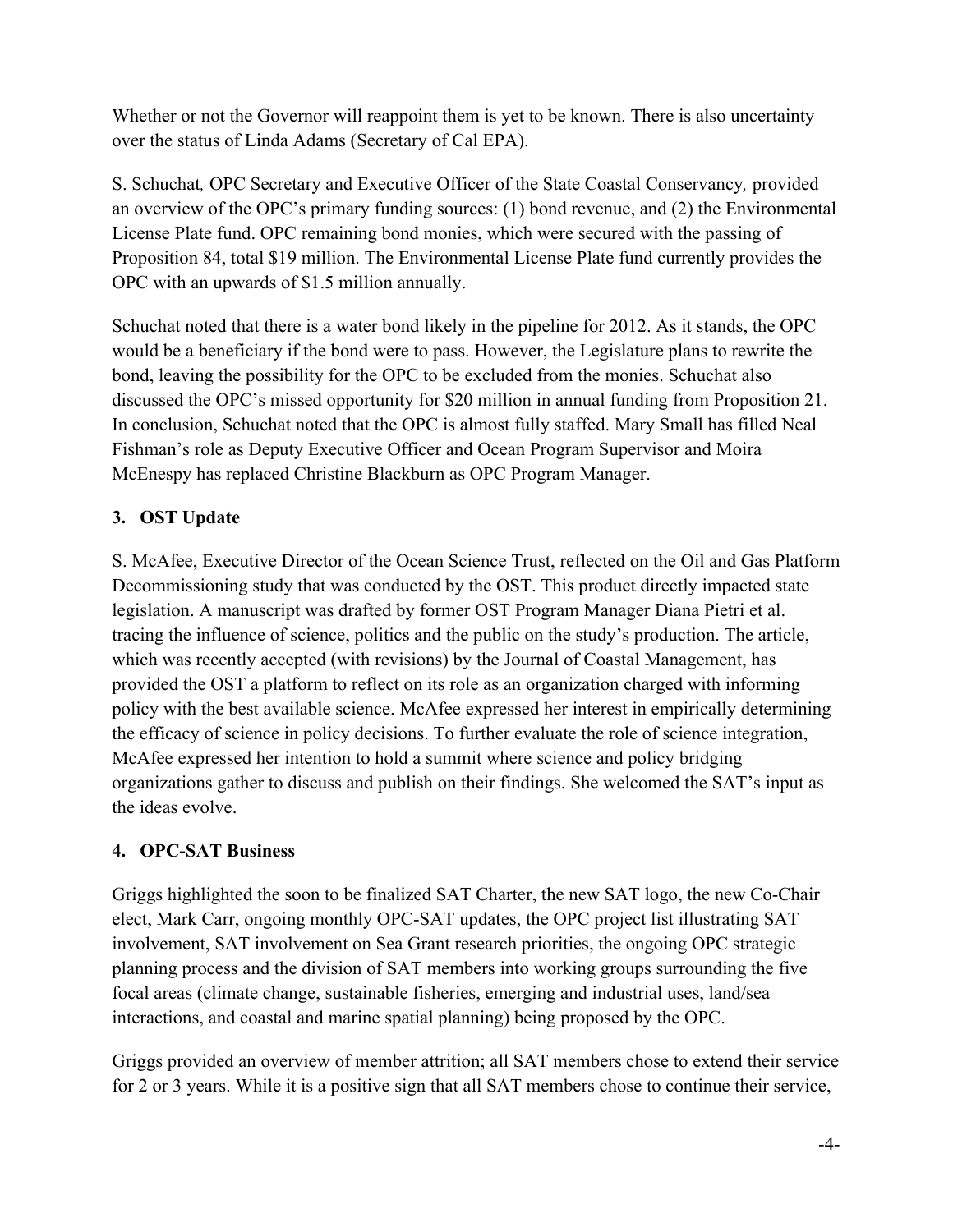Griggs noted that membership requires participation. A dialogue was initiated between the SAT and the OPC Management Team as to how SAT members could become more involved. It was noted that the OPC focal area working groups would create further opportunity for SAT involvement. The SAT membership process was also discussed. McAfee noted that there are a number of individuals who would like to join the SAT. She further discussed the composition of the SAT, emphasizing that the SAT should represent all disciplines and mirror California's needs. There were suggestions by many SAT members that fixed terms ought to be considered to allow for periodic turnover, as well as building in a mechanism (i.e., SAT Emeritus) to allow continued involvement for past SAT members.

Griggs brought attention to the climate change consensus letter that was recently drafted by the SAT Executive Committee. The letter initiated a conversation on the difference between position and advocacy statements. Both addressing the letter to Congress and the inclusion of advocacybased language was noted as a conflict of interest for some SAT members. SAT members further stressed the need for the letter to be overseen by climate change experts as represented by the climate change working group. SAT members discussed the potential for refocusing the letter on the science of climate change, and cutting out any kind of advocacy and/or policy.

**ACTION:** The climate change letter will be extensively revised by the OPC-SAT climate change working group. The letter will be reworked into a science statement on climate change, or some aspect thereof, with the potential to include an additional cover letter clarifying audience and intent. Once revised, the letter will be circulated to the full SAT, as well as OPC staff for additional comment.

### **5. From Crest to Coast: Perspectives on Integrating Science and Policy to Manage our Natural Resources**

McAfee introduced L. Snow, former CA Secretary of Natural Resources, stressing his commitment to science-based management of California's natural resources. Snow's opening remarks brought attention to the fact that sound and/or accurate information is not required to create a policy or pass a bill; in many cases great science is overlooked in the policy world. While the policy process often disregards scientific knowledge, Snow noted the efficacy of the OPC, OST and OPC-SAT, acknowledging that other states (e.g., Oregon) are attempting to emulate California institutions that promote science-based decision making. Science-informed decision making is gaining traction in places like California, however Snow acknowledged there are limiting factors including, but not limited to: (1) insufficient funding for research and monitoring; (2) a small supply of individuals that can effectively analyze, synthesize and communicate scientific knowledge in a meaningful manner; and (3) the short terms of CA legislators that limits the ability to develop sufficient knowledge of a particular issue to make an informed decision.

Snow fielded a number of questions, highlighted by the following themes: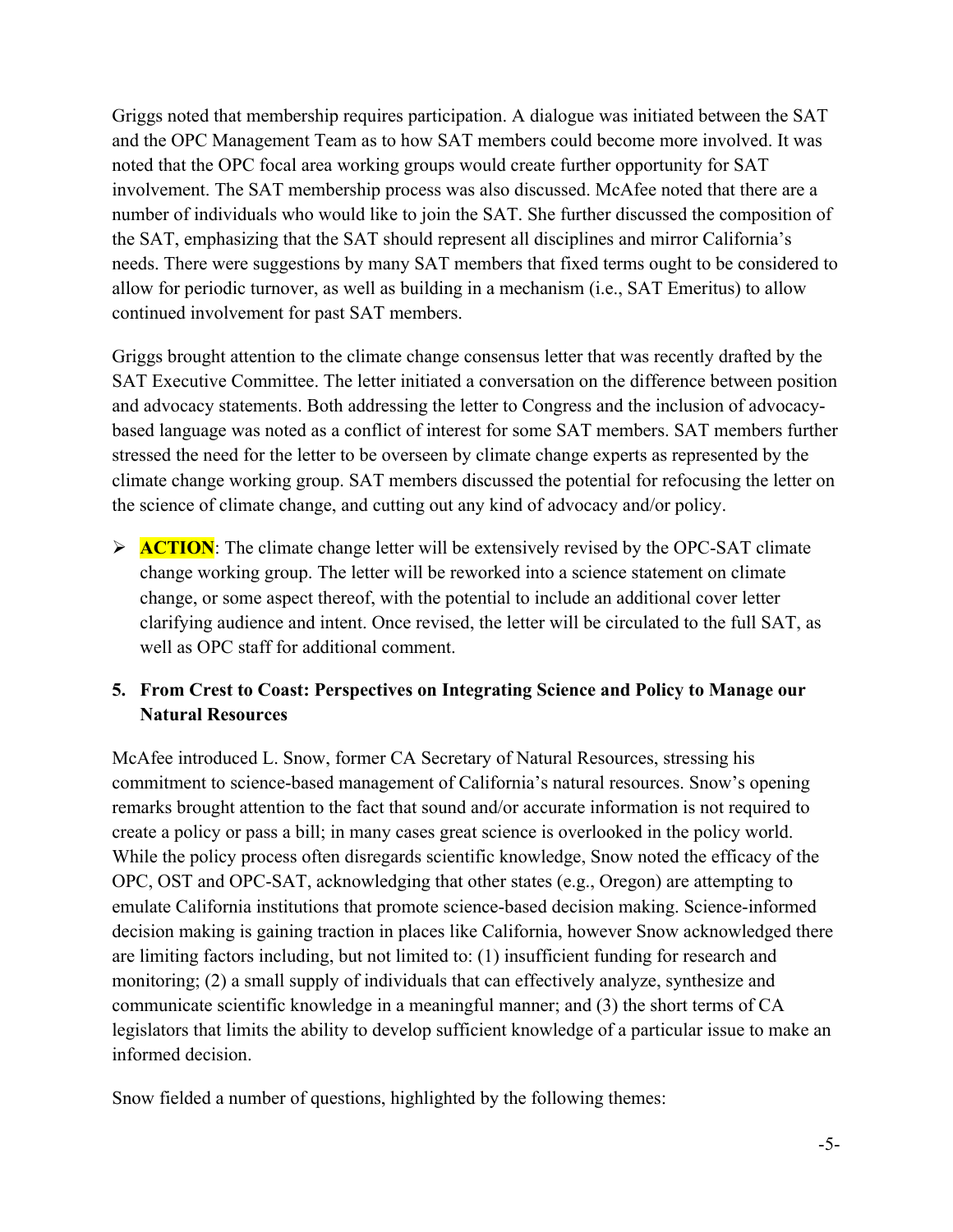- *Increasing the effectiveness of SAT communication:* It is critical for the SAT to produce translational pieces (e.g., consensus statements) on coastal and ocean themes.
- *Provide independent science not advocacy:* For long-term credibility of the SAT, it is important to avoid taking advocacy-based positions. Other organizations can translate SAT works to the advocacy field.
- *Moving science into the decision making process at a more rapid rate*: The resilience of California's natural systems is at a tipping point.
- *Introducing regulatory reform*: Resource management occurs at varying jurisdictional levels, receives funding with different stipulations from numerous sources and is dictated by a range of permitting regulations. Collectively, these factors present significant obstacles to resource managers. Without regulatory reform (e.g., streamlining the permitting and regulating), it will remain difficult to design natural resource policies that are proactive.

### **6. California Sustainable Seafood Initiative**

V. Termini provided an overview of the California Sustainable Seafood Initiative, an OPC project. The initiative, which was prompted from AB 1217, has four primary objectives at this time: (1) create a public-process certification protocol; (2) develop a marketing program in consultation with the Dept of Food and Agriculture; (3) craft a grant and loan program to assist fisheries in the certification process; and (4) the development of a logo (branding).

Termini suggested a number of avenues for SAT involvement including, but not limited to, (1) identifying a team of individuals to work on the pre-assessments; (2) evaluating CA fishery standards with Marine Stewardship Council (MSC) as the base; and (3) reviewing the full certification process. McAfee noted that the sustainable fisheries working group could help guide the OPC in this endeavor.

**ACTION:** The OST will communicate with the SAT and OPC concerning points of intersection on the California Sustainable Seafood Initiative (CSSI)

### **7. OPC 5-Year Strategic Planning Process**

Mace noted that the OPC 5-year strategic planning process is an opportunity for the OPC to (1) develop a vision for addressing the management needs of California's ocean and coastal resources, and (2) chart a framework for achieving that vision. By drawing on the OPC's strengths - funding innovative projects, building partnerships, leveraging funds, integrating science into policy – Mace stressed that the SAT can play a pivotal role in identifying where the OPC can have the greatest impact and ways to measure and/or trace the OPC's footprint.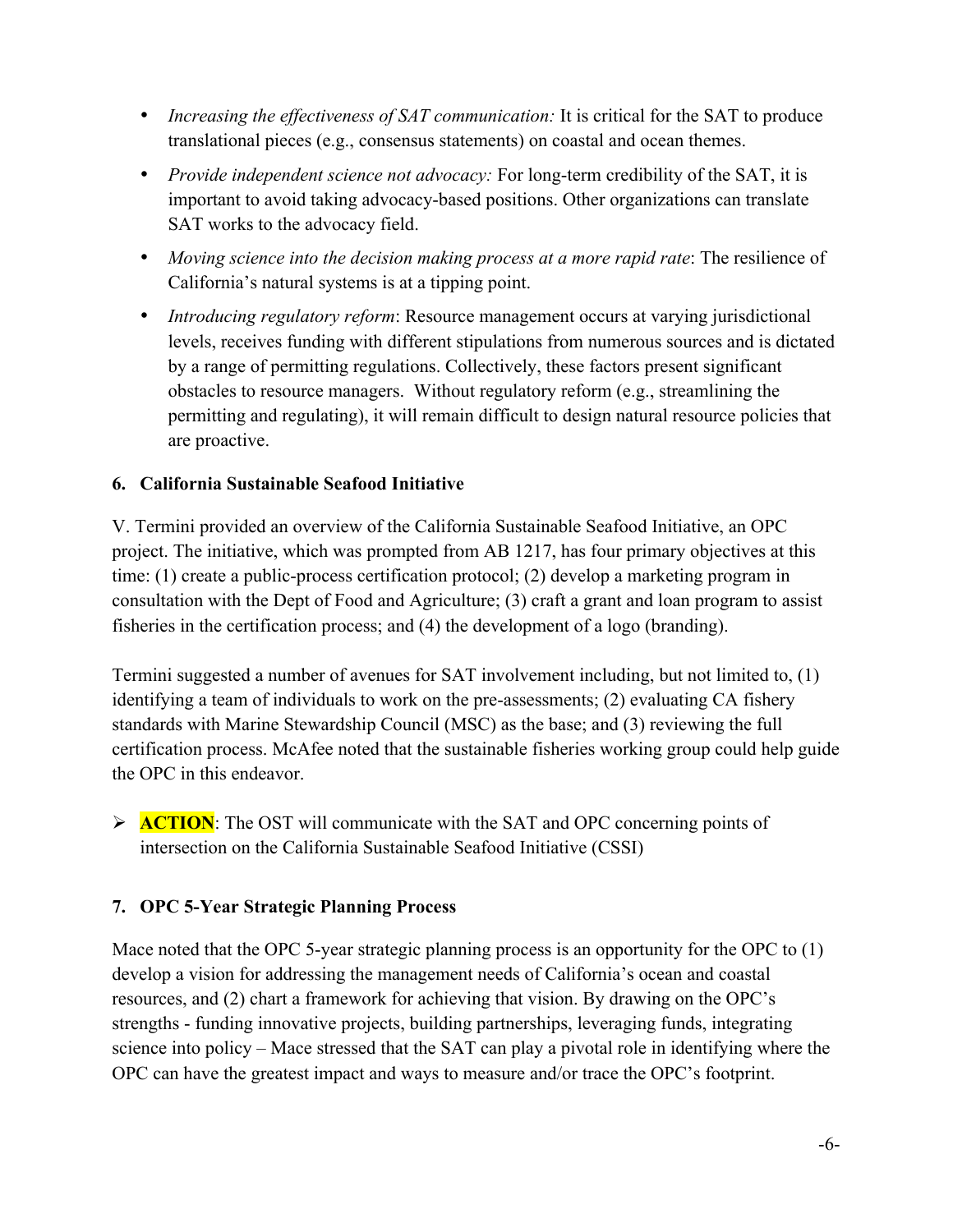Spelling out the OPC vision with strategic planning documents will provide a transparent forum for the OPC to build relationships and buy-in from donor groups, governmental agencies and non-governmental organizations, Mace explained. Currently, the OPC staff is working with outside agencies and the SAT to develop goal statements. Goal statements will roll into background analyses that evaluate information needs and gaps, actors, and opportunities. Information detailed in background analyses will further guide the OPC in identifying where they will direct their resources, both staff and funding.

Mace transitioned from her discussion of OPCs strategic planning process into an overview of breakout sessions for working groups. She noted OPC project managers will lead each focal group to further the development of problem /goal statements. Prior to dismissing SAT members to their working groups, Mace discussed how MRIPP, led by E. Knight of the OST, complements the objectives of the OPC's background analyses in its effort to understand information needs of science managers in order to reduce uncertainty.

A summary of working group breakout sessions can be found in the appendix of this document

**ACTION:** The OPC, OST and SAT will coordinate to further develop background analyses for the OPC strategic planning process. SAT working group co-chairs will be liaisons between OPC managers and SAT working group members.

# *8.* **MPA Monitoring Enterprise (ME)**

L. Whiteman, Lead Scientist for the MPA Monitoring Enterprise, discussed the changing concept of MPAs over time. Previously focused on isolated places and species, MPAs now embrace a wider ecosystems focus in order to promote broader goals than just enhancing economically valuable species. Whiteman noted that dynamics have shifted from science driving the policy of MPAs to science becoming more reactive to policy and managers' and stakeholders' questions on the ground. Whiteman noted that California has a grand task when it comes to monitoring California's MPAs. With the equivalent of 100 MPAs in the statewide network, California needs a framework that is systematic, aligned with management needs, informative, feasible and adaptable. Further, MPAs should efficiently evaluate network performance, facilitate adaptive management and improve understanding of marine ecosystems, explained Whiteman. Only then will the dynamic be reversed where science once again drives the policy. Whiteman noted that while management concepts for MPAs have evolved, there are many questions left unanswered: what are the most efficient forms of monitoring (e.g., partnerships between groups); how does one arrive at an overarching conclusion on ecosystem condition; how do you monitor human-ecological interactions that impact the environment? Whiteman informed that SAT of possible points of intersection with the MPA Monitoring Enterprise in the future.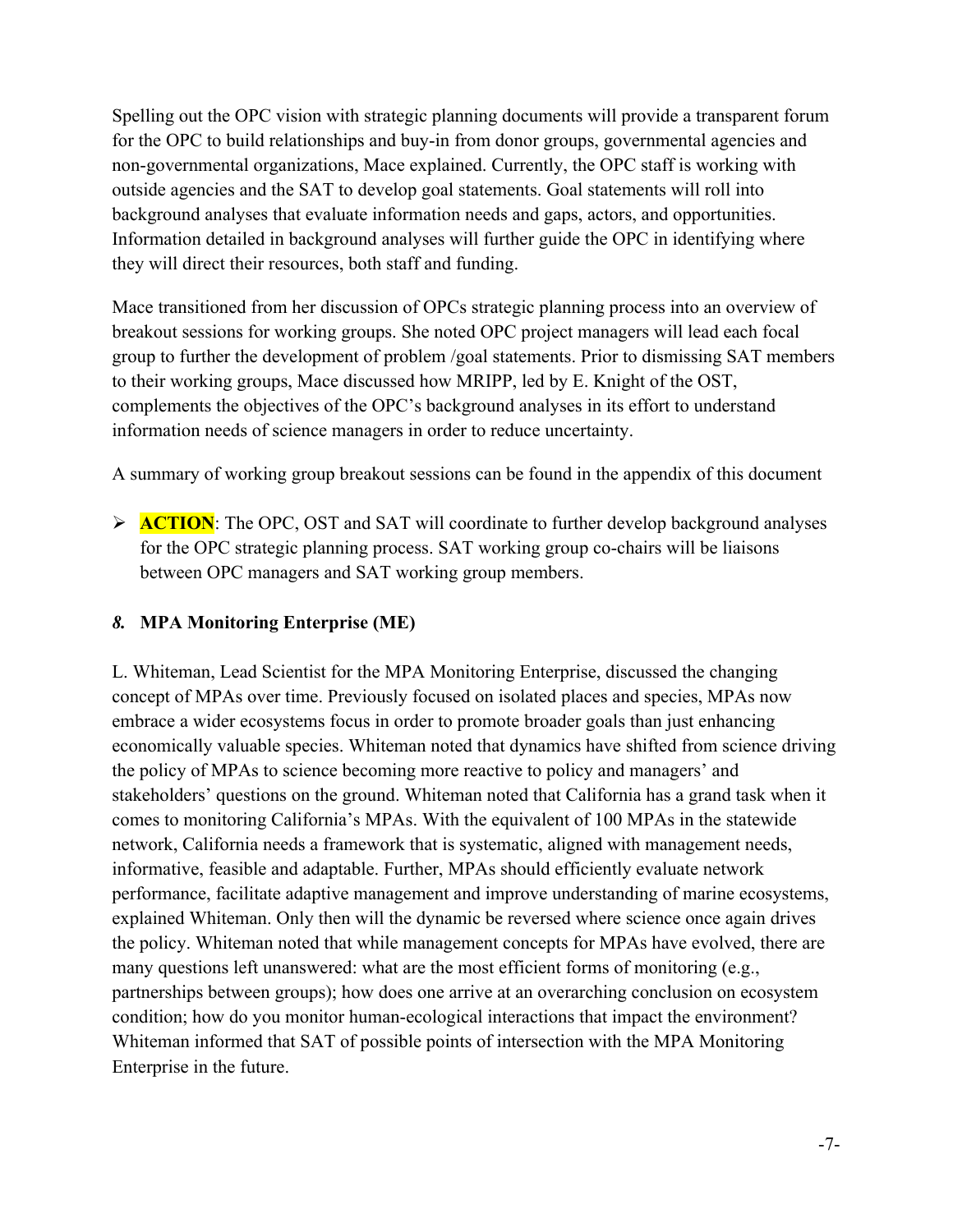Whiteman fielded a number of questions highlighted by the following themes:

- *Examples and status of funding:* Funding is primarily leveraged to establish baseline inventories. Mark Carr and Karina Nielsen are both active on MPA funded research. There is \$4 million dedicated per region. Funding will be directed to meet the needs of each region (e.g., data collection, data integration).
- *Plans for future MPA evaluations:* Comparing baseline inventories to future inventories is contingent on funding.
- *Baseline data uses:* MPA data will be made publicly available, but the medium for distribution has yet to be decided upon.

### **9. Open Issues/Tabled Items; Wrap-Up and Meeting Evaluation**

McAfee thanked the OST staff, SAT Executive Committee, SAT members and OPC Management Team for coming to the meeting. At the conclusion, SAT members specifically asked to include on the agenda for future SAT meetings additional time to discuss meeting review. She provided a summary highlighting the following: continuance of the monthly updates, re-evaluating the climate change letter, and increasing the opportunity for SAT dialogue at future meetings.

### **10. Meeting Adjourned**

#### **APPENDIX: Working Group Summaries**

### **Coastal and Marine Spatial Planning (CMSP):**

*OPC Lead:* L. Engeman *SAT Members:* M. Carr, S. Johnson, K. McLeod, J. Schubel, *Other Attendees*: P. Rittelmeyer, L. Rogers, L. Whiteman

#### **Summary:**

L. Engeman provided an overview of CMSP, detailing why it is one of the OPC's strategic plan focal areas. The OPC has hired a contractor to produce a background analysis of CMSP at the regional and national scale. Additionally, the OPC issued an RFQ for a scoping study to evaluate the information systems in use by agencies. The study will focus on identifying information gaps, technology-based constraints, and methods to bridge communication and facilitate the sharing of resources between users; one end goal will be the development of a centralized coastal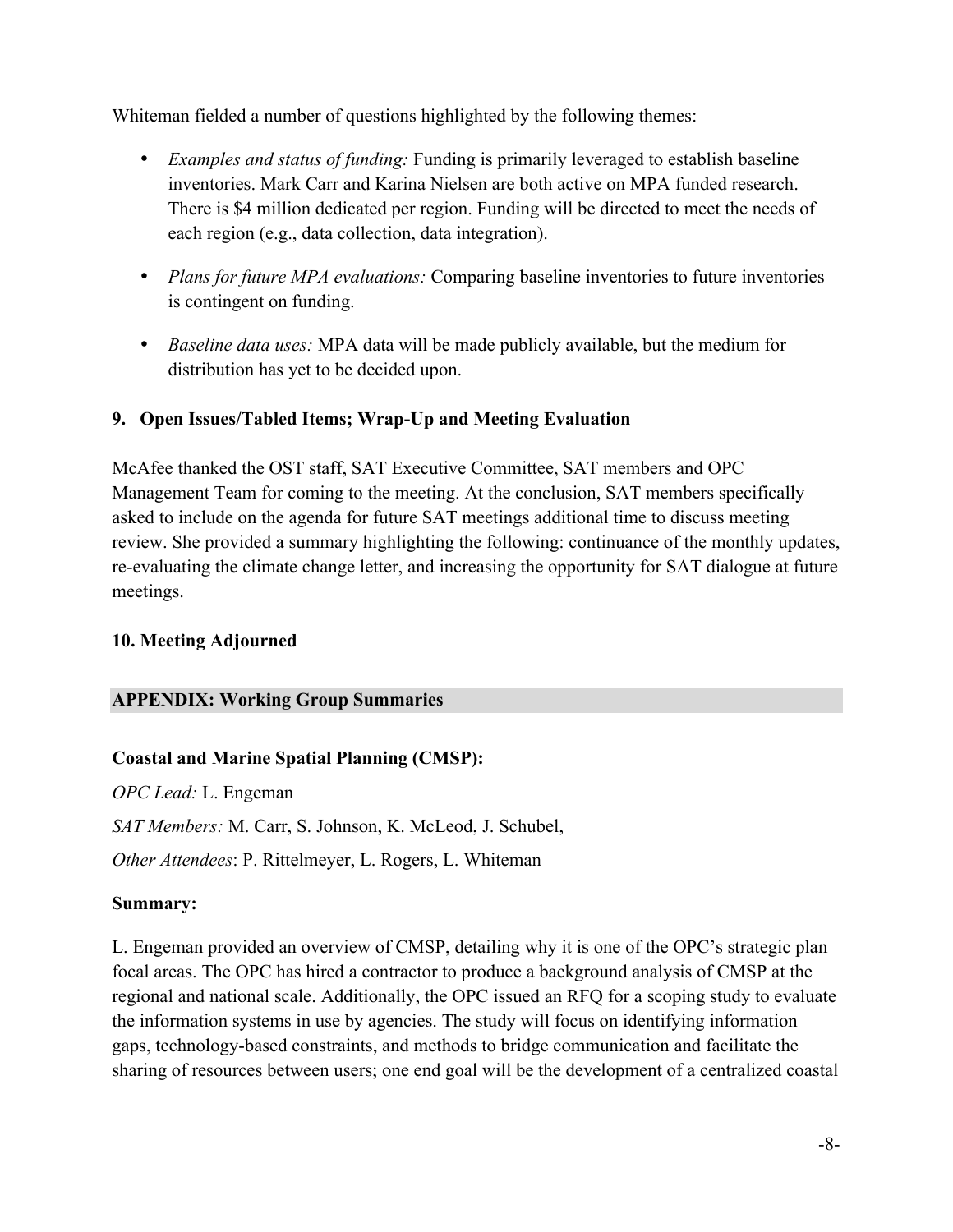and marine database. Upon completion, both studies will be disseminated to respective SAT members for scientific input.

Because of limited funding, the OPC will not be able to carry out an extensive CMSP stakeholder process. The OPC's primary clients, State agencies, will be the focus of the needs assessments. Evaluating California's needs will assist the OPC in developing CMSP objectives and policies at the statewide and possibly regional scale.

Engeman noted that the OPC is charged with developing a working definition of CMSP for California. Discussion highlighted that CMSP should inform current decision making through the collection and objective presentation of spatial datasets. While it is important to sketch out a working definition of CMSP, SAT members stressed one should avoid reinventing the wheel. Engeman discussed that there is a national framework for CMSP and the State's goal is to not create another level of bureaucracy. Rather, the focus is directed at changing agency perspectives in how they manage competing ocean uses now and in the future. The OPC is looking into feasible actions over a 5-year period, focusing on incremental developments on an annual basis.

Engeman also noted that the OPC is overseeing the State's interagency working group that is evaluating the role of science, methods for data integration and how CMSP in CA could be integrated in a regional framework among others. One meeting has been held thus far; Engeman will provide respective SAT members with meeting notes. Between now and August there will likely be two additional meetings, phone conferences and feedback via email.

### **Land-Sea Interaction:**

*OPC Lead:* M. Small *SAT Members:* A. Boehm, R. Ambrose, Steve W., and Jay S. *Other Attendees*: E. Knight

### **Summary:**

M. Small and M. McEnespy drafted round one of the problem/goal statement. SAT members reviewed the draft statement, providing recommendations on overlapping topics and the potential benefits of prioritizing topical areas.

Focal areas within land-sea interaction include:

- 1. *Pollution from land-based sources* (e.g., marine debris, toxics and contaminants, nutrients, bacteria);
- 2. I*mpacts to physical processes from coastal land uses* (e.g. brine falling out of water column and accumulating in sediments);
- 3. *Ecosystem interactions across the land-sea interface* (e.g., fish passage and habitats); and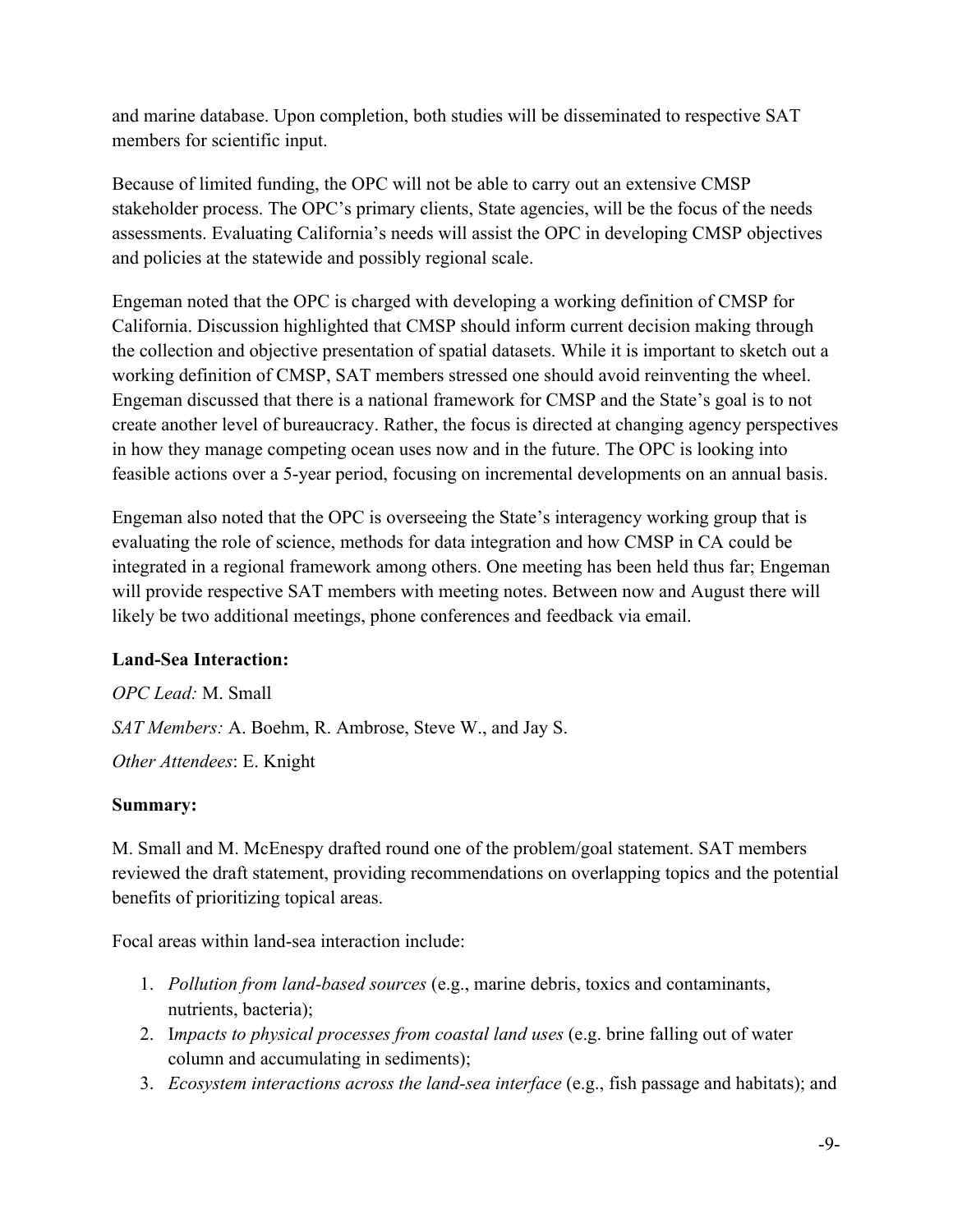4. *Management of resources at land-sea interface* (e.g., public access of coastal and ocean resources)

Small noted that the OPC often runs into some barriers on this issue because it does not have jurisdiction over many land-based issues. Given the extensive science that characterizes landbased impacts on oceans, SAT members noted that the OPC ought to come out strong on the land-based side to promote a true ecosystem approach. Discussion highlighted that poorly defined cross-agency coordination is a barrier to action. For the OPC to be an effective actor in land-sea issues it must clearly identify the relationships of outside agencies, focusing on evaluating agency roles and mandates. The significant research gaps on land-based mitigating techniques like low impact development was also noted. The OPC could potentially play a role in identifying research needs on the land-based side of the equation.

#### **Sustainable Fisheries:**

*OPC Lead:* V. Termini *SAT Members:* J. Field, M. Hall-Arber, K. Nielsen *Other Attendees*: M. Colton, S. Flores

### **Summary:**

V. Termini provided the group with a draft list of 10 goals that were a byproduct of the first OPC lead interagency fisheries working group:

- 1. *Current definition of sustainable fisheries in the Fish and Game Code*;
- 2. *Developing a definition of sustainable fisheries that is used by all the relevant state agencies*
- 3. *Agency coordination on related topics and goals* (e.g. common events that agencies aren't connecting on);
- 4. *Improved coordination with appropriate agencies on toxic fisheries testing and outreach*
- 5. *Proactively managing data-poor fisheries* (e.g., what data exists; what data is needed):
- 6. *Economically self-sustaining Fisheries and fisheries management*;
- *7. Efficient and timely MPA monitoring;*
- 8. *FGC/DFG management of some fisheries* (except federally or legislative managed);
- 9. *Zero% runoff in fisheries* (e.g., what are the impacts of herbicides; how does runoff impact MPAs);
- 10. *Update approach to fisheries management* (e.g., optimize for efficiency)

SAT members discussed the goals, highlighting the following: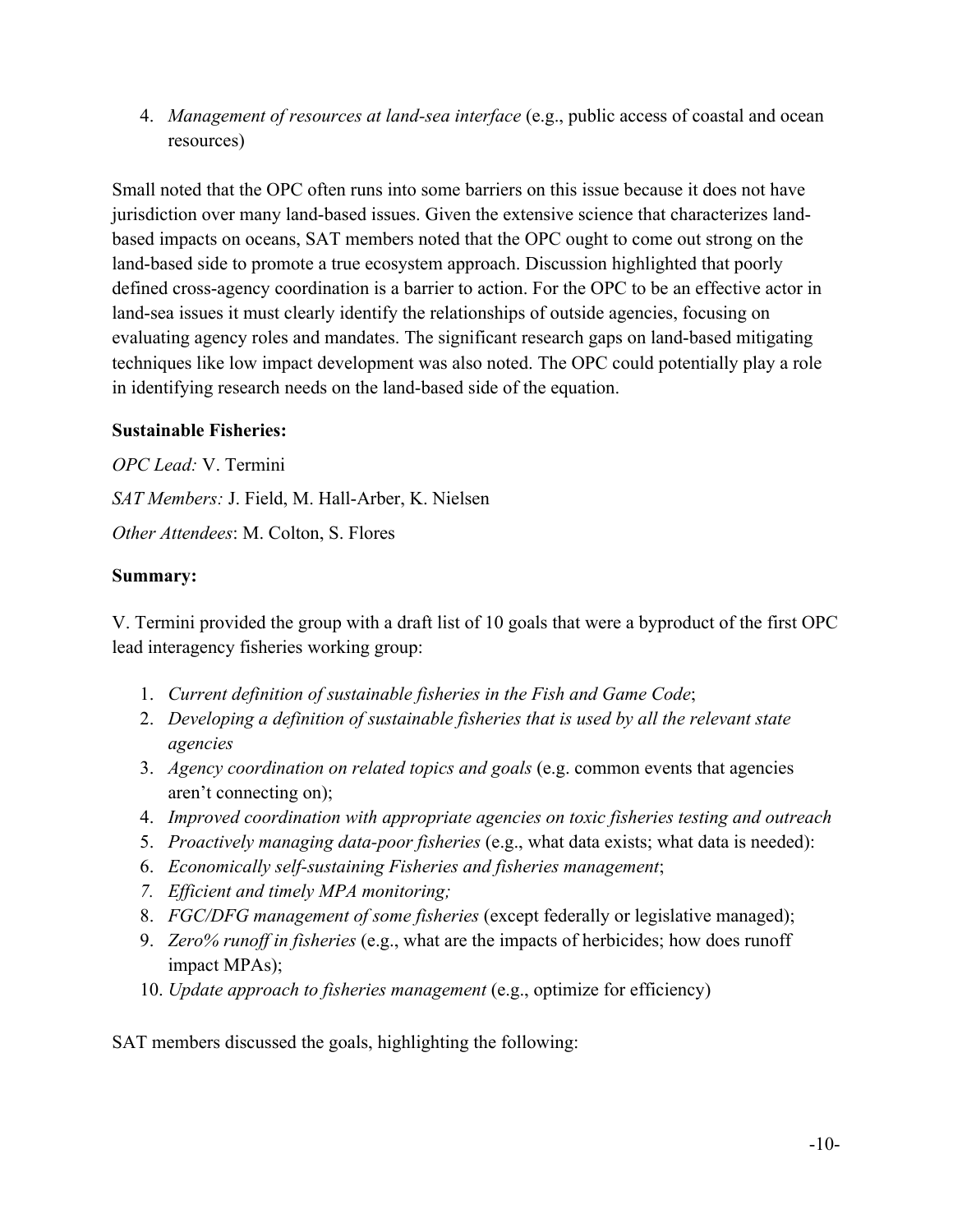- *Goal one:* It is worth evaluating and redefining, but not worth spending too much time on. Goal one could be merged with goal two.
- *Goal five:* Most California fisheries are data poor, directing the need to identify novel ways to collect and analyze data (e.g., conducting stock assessments, collapsed fisheries)
- *Goal nine:* This issue is better suited for the land-sea working group; runoff is a problem for fisheries, but fisheries can't act to reduce runoff.

It was noted that aquaculture could play a role in supplying California's fisheries. Given this potential, SAT members expressed their interest in discussing aquaculture unless it fell outside the context of AB 1217. Aquaculture was discussed in the context of encouraging greater production and less importation in order to encourage diversity in fisheries and enable communities to diversify their portfolio (e.g., Chile's aquaculture system).

The importance of data collection and forecasting was also discussed. The need for inside/outside time series catch data to evaluate the impacts of fishing and MPAs and additional products for addressing take limits was highlighted as priority interests.

SAT members also stressed that fisheries need assistance to comply with sustainable fisheries premises (e.g., knowledge of the impact a fishery has on all prey and predator species present). The costly and potentially unattainable MSC fishery certification process will likely elevate the demand for a CA certification.

### **Climate Change Adaptation:**

*OPC Lead:* A. Doherty *SAT Members:* F. Chavez, G. Griggs, B. Sydeman *Other Attendees*: T. Freidenburg, A. McGregor

### **Summary:**

Doherty expressed that sea-level rise and associated impacts (e.g., flooding, erosion) are State coastal priorities. The State in general and OPC in particular will focus on improving the accessibility of data so local governments can develop adaptation strategies. The CO-CAT produced a sea-level rise interim guidance document with the assistance of the SAT. The document provides an overview of the risks posed by sea-level rise as well as 21<sup>st</sup> century sealevel rise scenarios that should be considered in future planning efforts. The guidance document outlines the concepts of risk tolerance and adaptive capacity, providing a framework for agencies to consider what sea-level rise scenarios should be modeled on a case-by-case basis.

The group discussed challenges providing local communities with reliable data. For example, there is a need for additional tidal gauges along the California coast, yet NOAA has recently